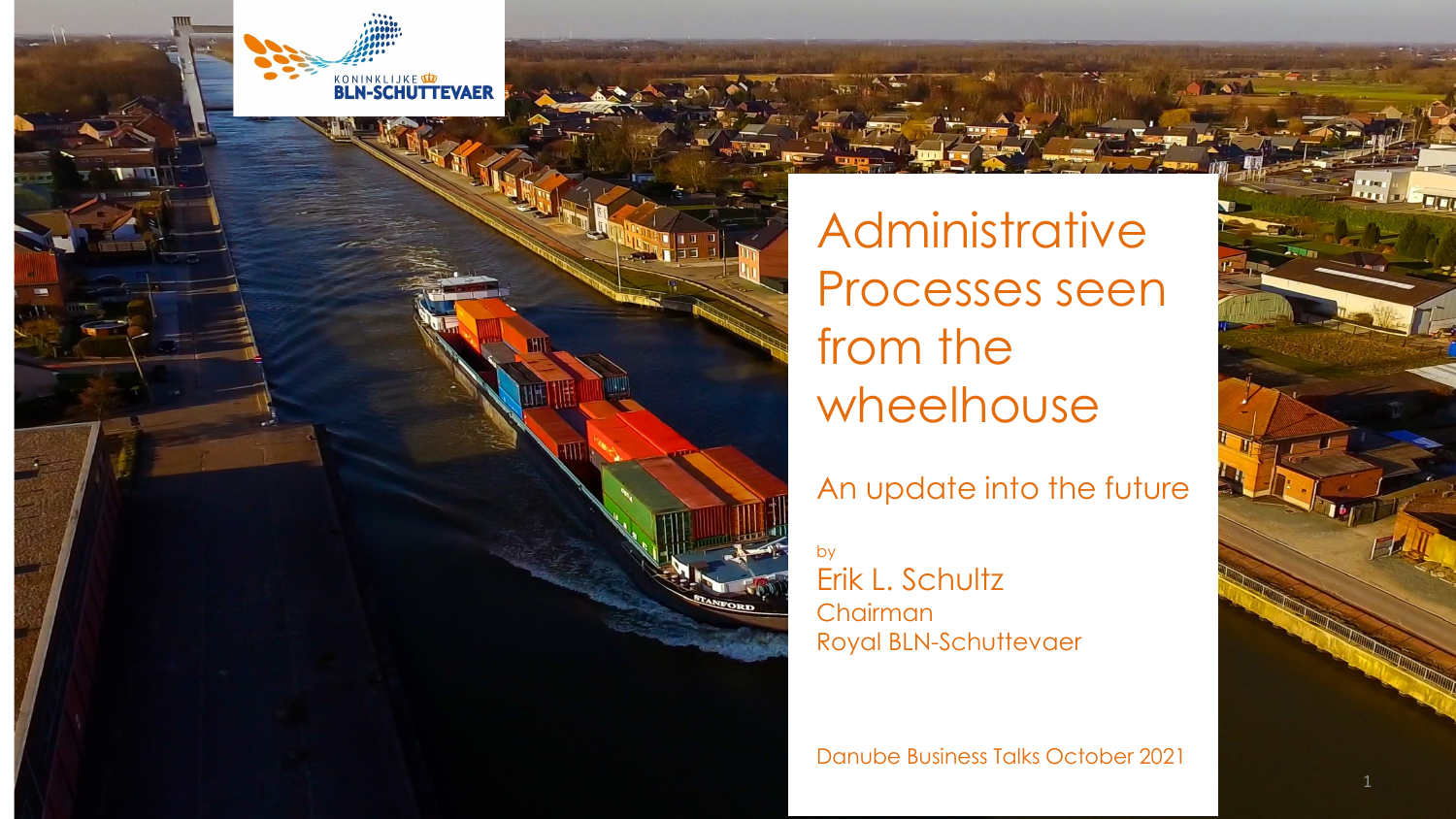

- Way to move into the future
- Obstacles and achievements
- Steps to make to anchor the future now
- Conclusions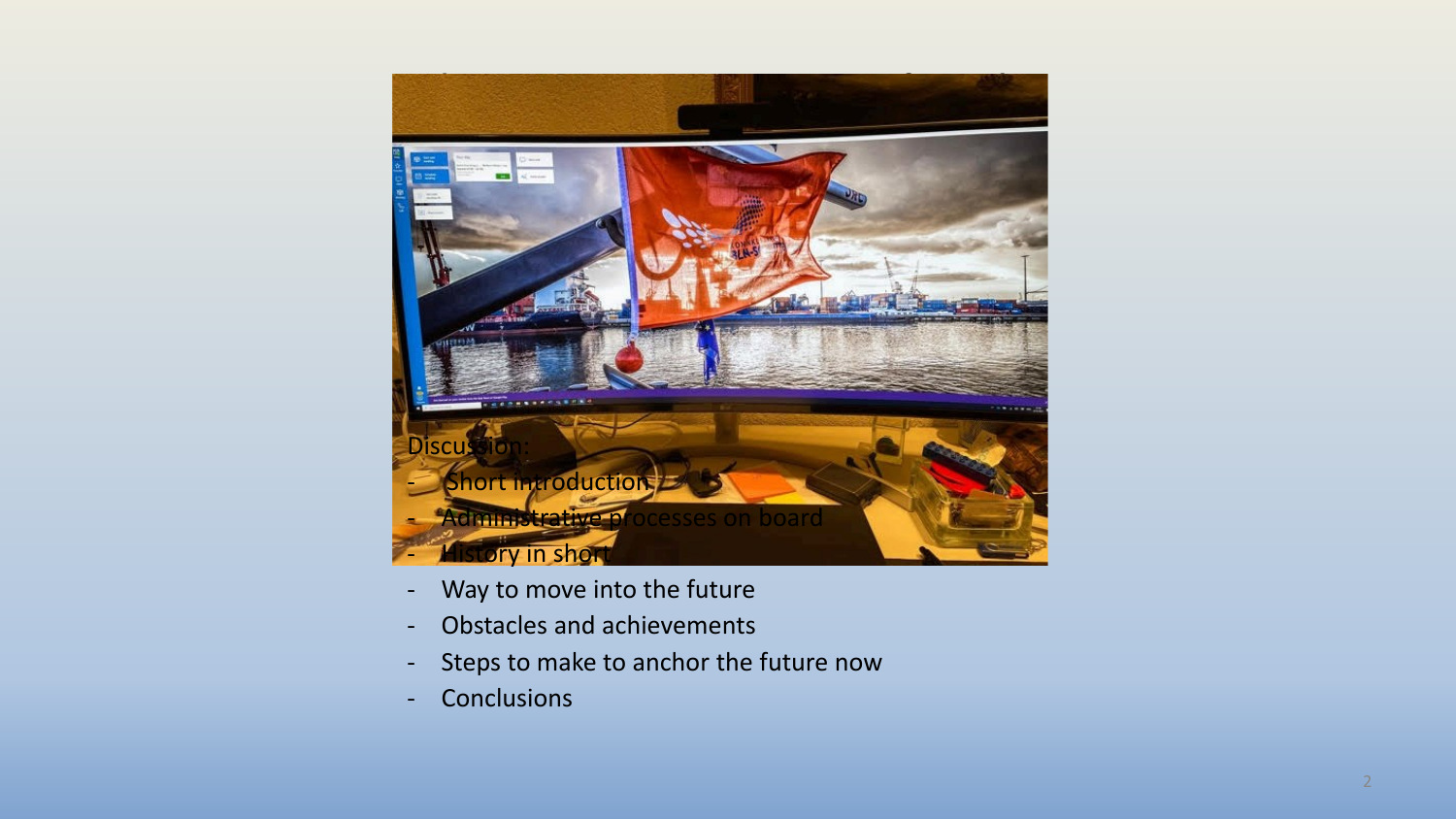

Over 2000 members active inland waterways as skipper/ owner(s) of barges for freight and passenger transport

Area of operation: European waterways, we go where rivers and canals brings us (and cargo owners pays us to go)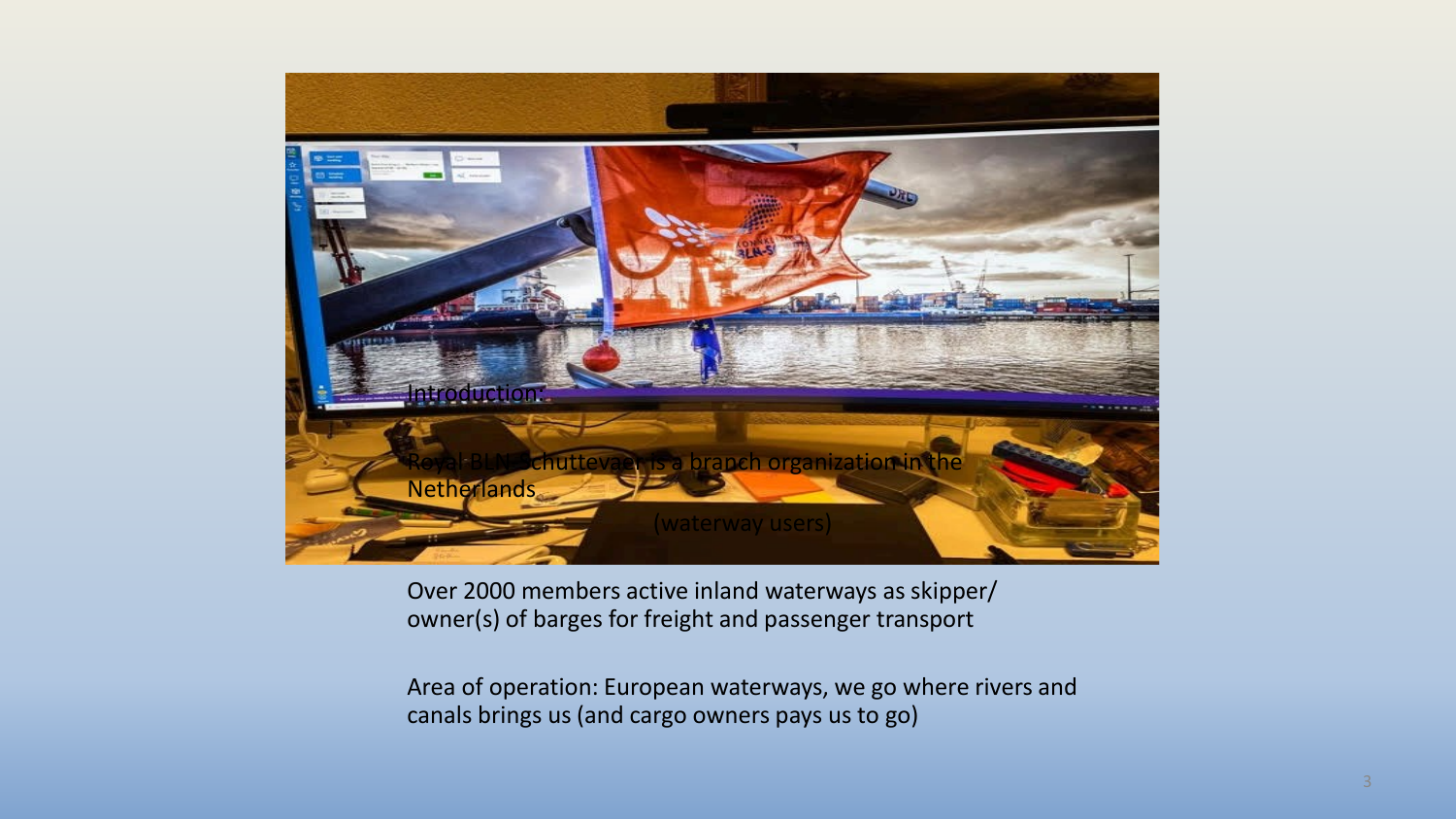# **Administrative Processes, seen from the wheelhouse**

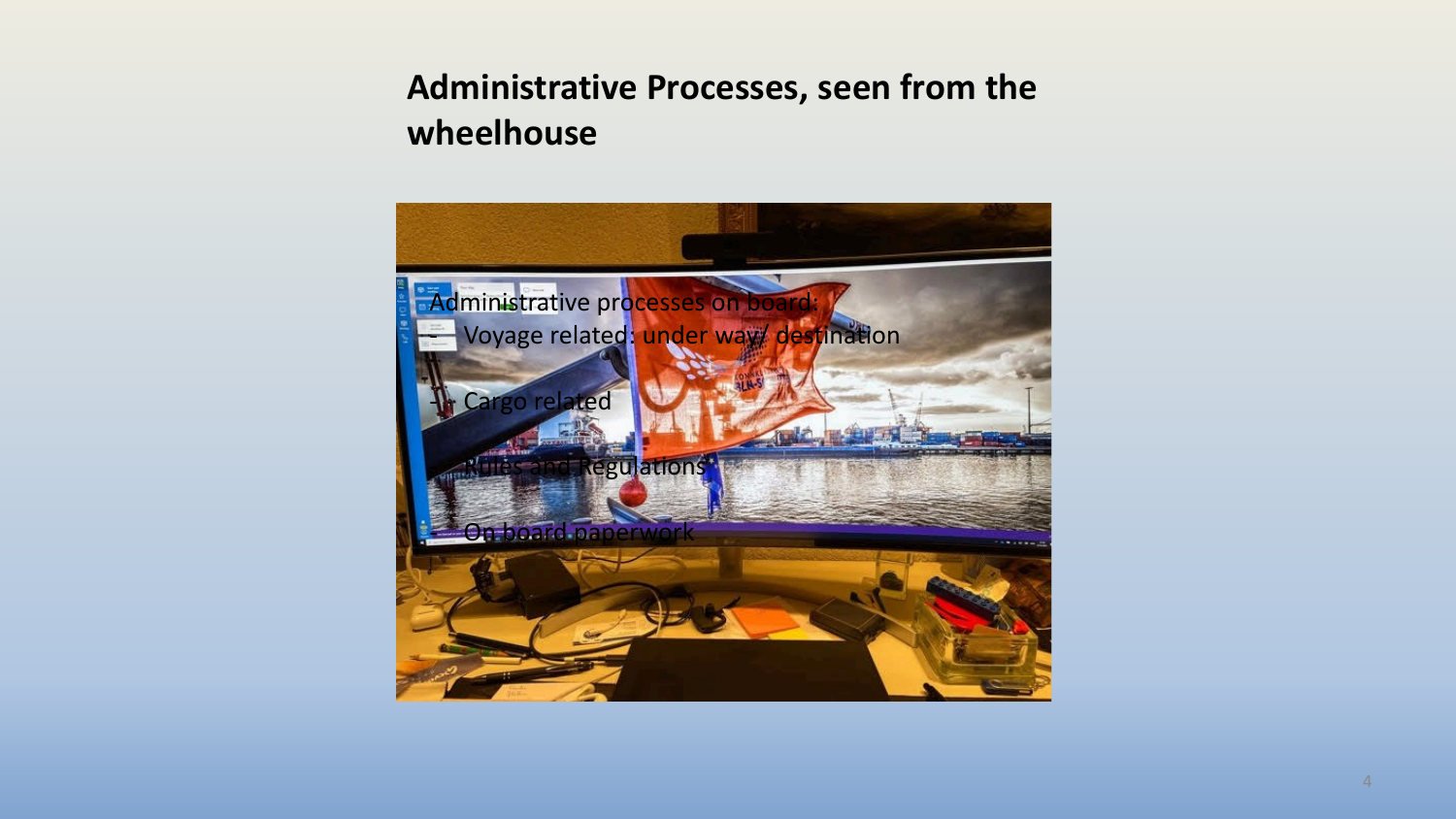

Transponder

River Information Services RIS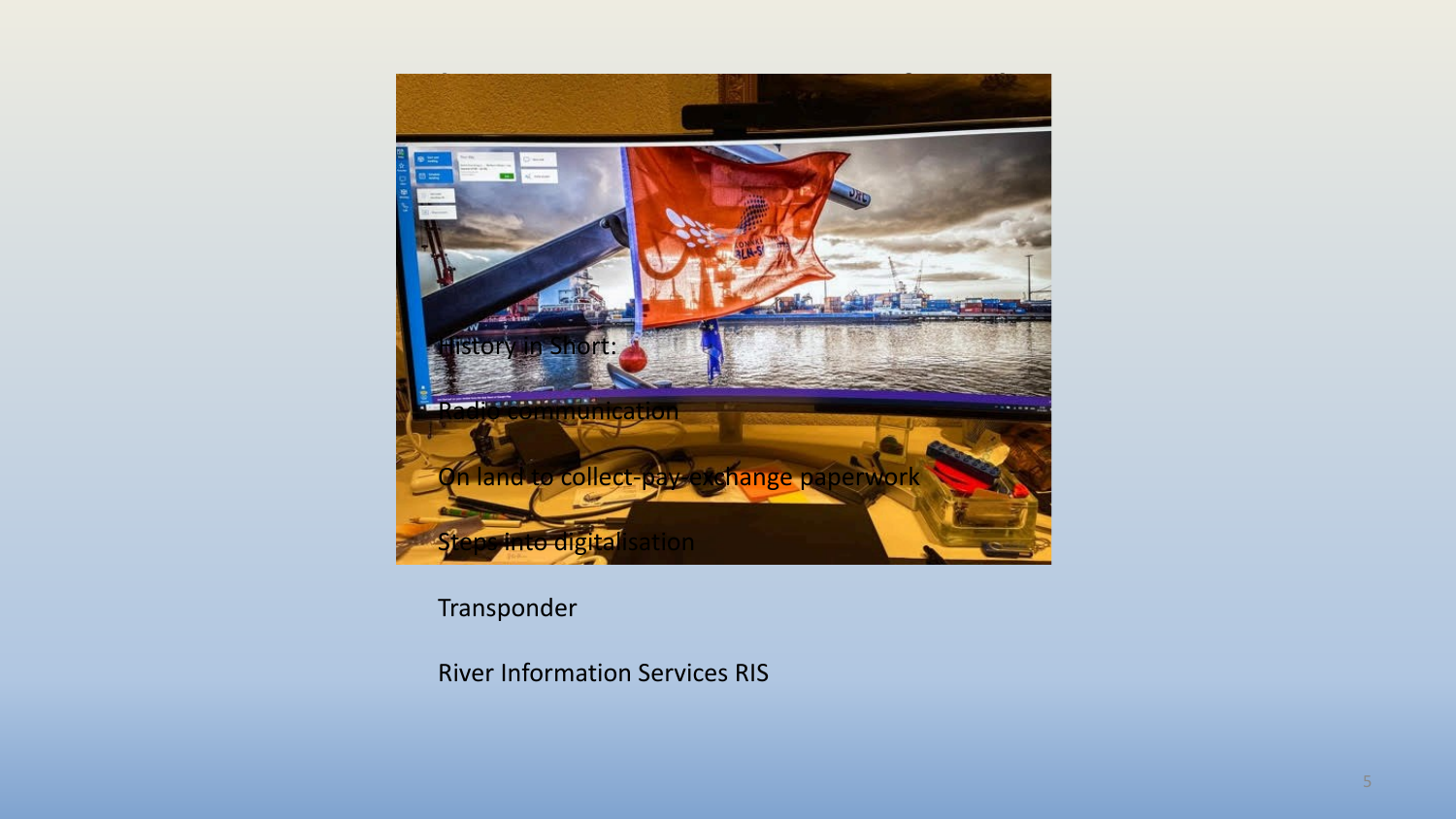

Reducing bureaucracy on board and ashore

Concentrating on Captain being captain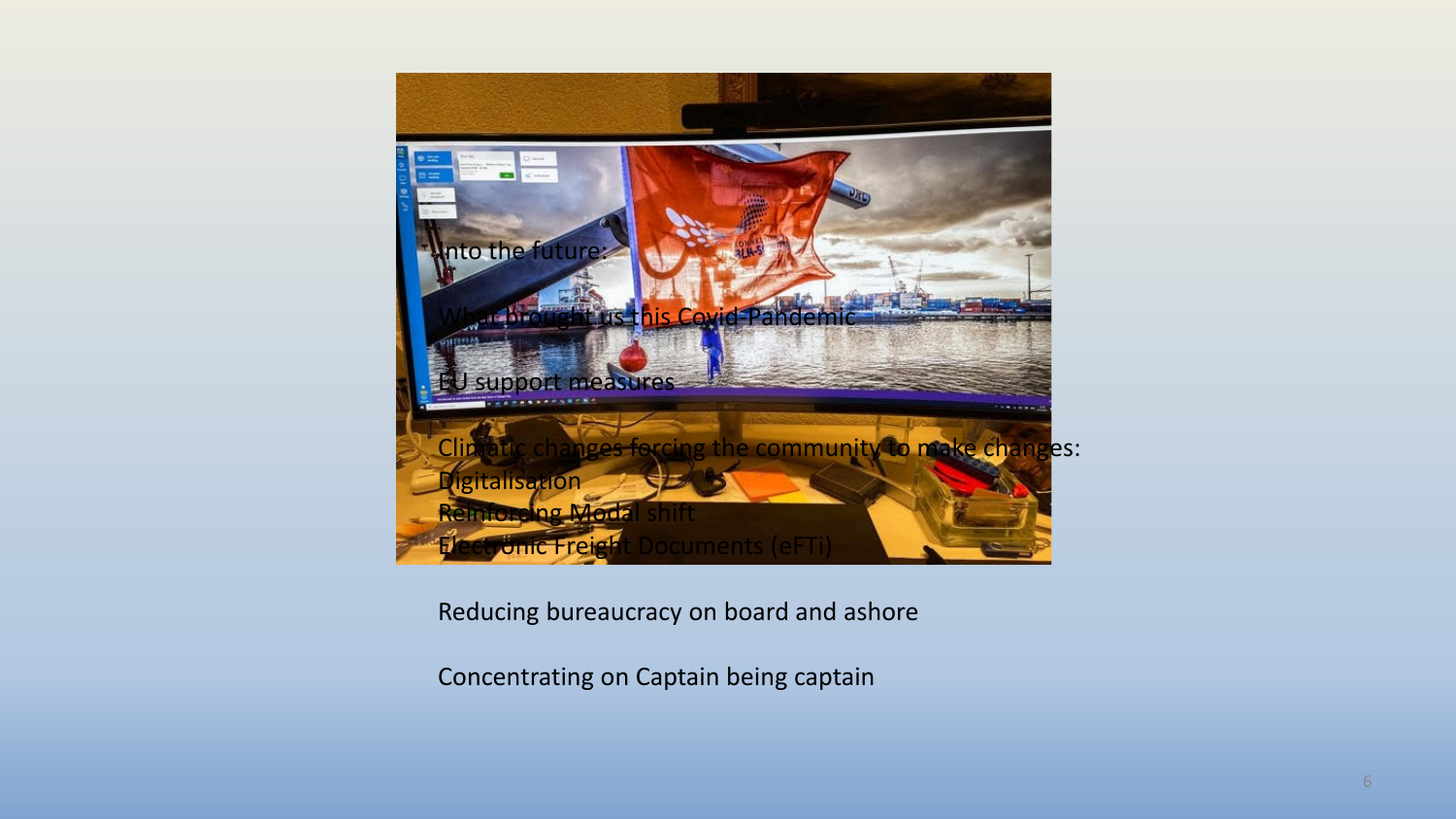## **Administrative Processes, seen from the**



User friendly but also user requirement on both ends (transmitter and receivers)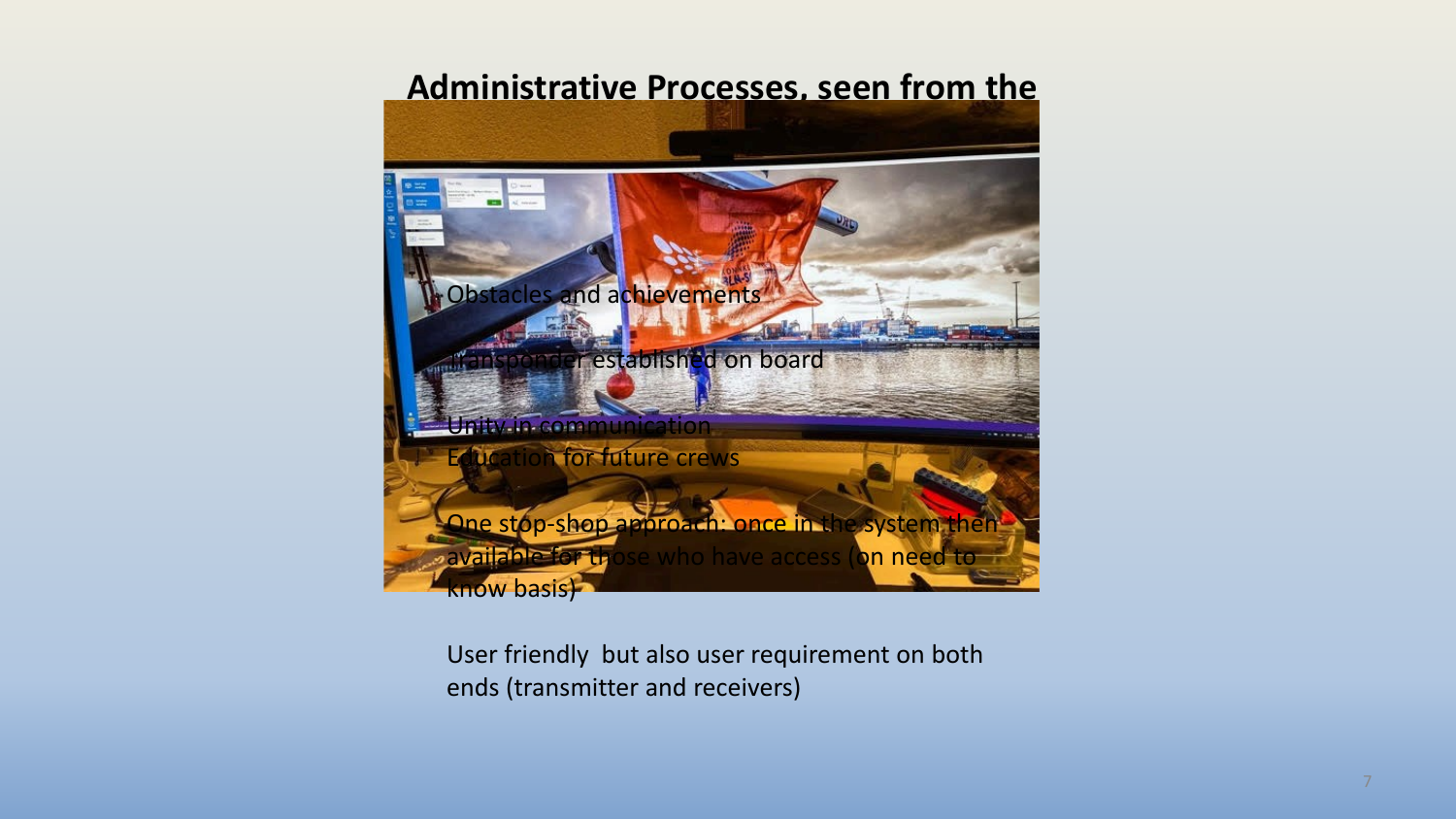### **Administrative Processes, seen from the**